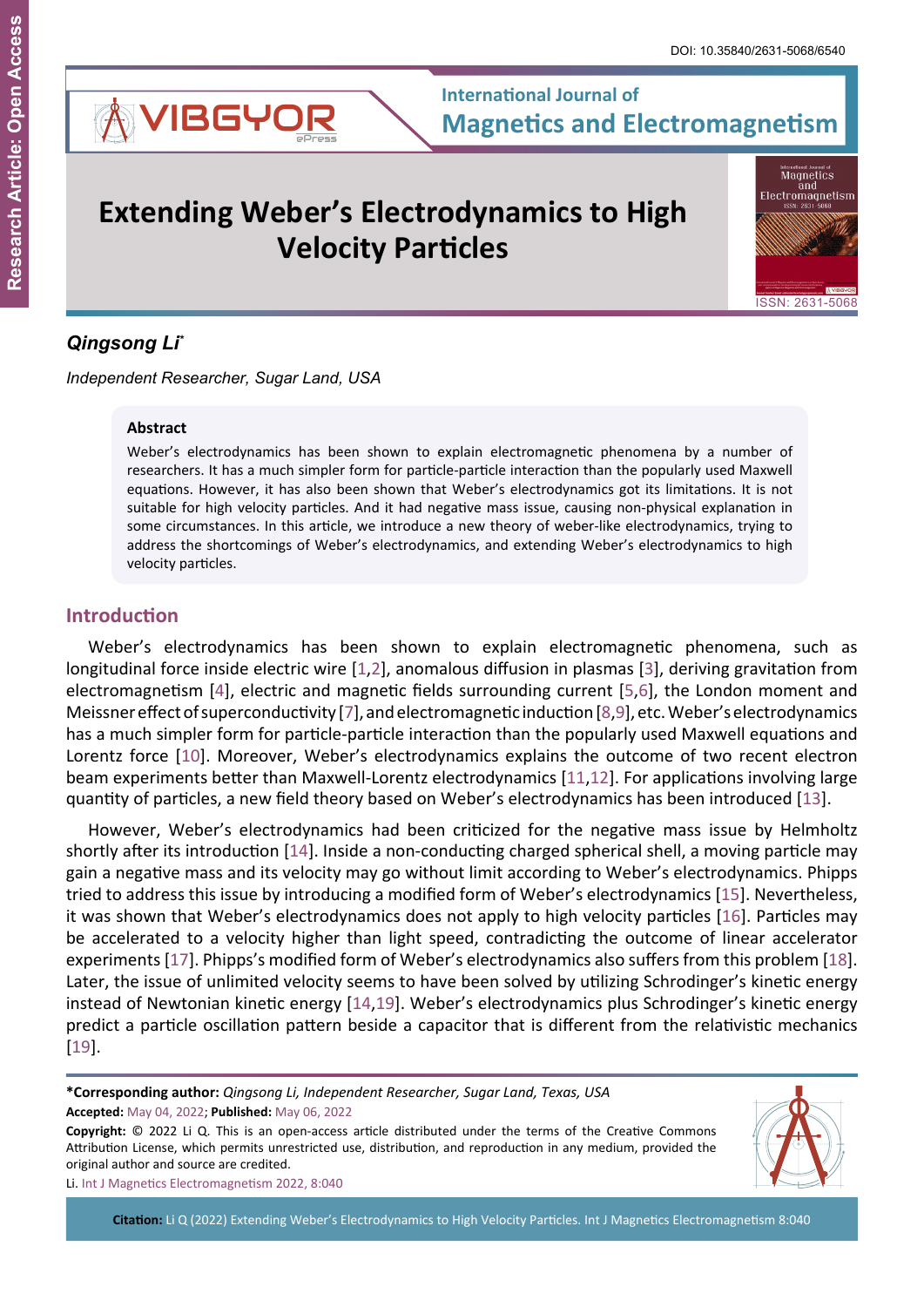In this article, we introduce a new Weber-like theory of velocity-dependent potential energy and kinetic energy, which can be applied to particles of velocity close to light speed. Using this velocity-dependent potential energy, we can get a weber-like electrodynamic force. This new Weber-like theory may be seen as an extension of Weber's electrodynamics.

#### **Weber-Like Potential Energy**

Let's consider a two-body system along x-axis in a laboratory rest frame [\(Figure 1](#page-3-0)). Two charged particles (one with mass  $m_1$ , charge Q, and the other with mass  $m_2$ , charge q) are at rest and in a distance  $r_0$  from each other ([Figure 1a](#page-3-0)). The potential energy of the two-body system is:

$$
U_0 = \frac{Qq}{4\pi\epsilon_0 r_0} \tag{1}
$$

Where  $\varepsilon_0$  is the permittivity. Because of the electric expelling force, the particles move away from each other. At one time point, they are in a distance  $r$  from each other, and their velocities become  $v_1$  and  $v_2$ respectively [\(Figure 1b\)](#page-3-0). We postulate that the potential energy of the two-body system becomes:

$$
U_r = \frac{Qq}{4\pi\varepsilon_0 r} \sqrt{1 - \frac{(v_1 - v_2)^2 c^2}{(c^2 - v_1 v_2)^2}}
$$
 (2)

Where *c* is light speed. In this expression, the potential energy is velocity dependent. If  $v_1 = v_2$ , the potential energy is simplified to Coulomb potential:

$$
U_r = \frac{Qq}{4\pi\varepsilon_0 r} \tag{3}
$$

If  $-v_1 = v_2 \rightarrow c$ , then  $|v_1 - v_2| \rightarrow 2c$ . The equation (2) still holds, and can be simplified to:

$$
U_r = \frac{Qq}{4\pi\varepsilon_0 r} \sqrt{1 - \frac{(v_1 - v_2)^2}{4c^2}}
$$
 (4)

If  $\left| v_{\text{\tiny I}} . v_{\text{\tiny 2}} \right|$  is much less than  $c^2$  , the equation (2) can be simplified to:

$$
U_r = \frac{Qq}{4\pi\varepsilon_0 r} \sqrt{1 - \frac{(v_1 - v_2)^2}{c^2}}
$$
 (5)

Except being one-dimensional, this expression is the same as the potential proposed by Phipps [[15](#page-8-14)].

If  $(v_1 - v_2)^2$  is much less than  $c^2$ , we can simplify equation (5) further by only keeping the first and second order terms:

$$
U_r = \frac{Qq}{4\pi\varepsilon_0 r} \left( 1 - \frac{(v_1 - v_2)^2}{2c^2} \right)
$$
 (6)

Except being one-dimensional, this expression is exactly the same as the Weber's potential [[10](#page-8-9)]. Thus the potential energy in this article can be seen as an extension of Weber's potential.

#### **New Kinetic Energy and Momentum**

We postulate new kinetic energy and momentum expressions by assuming a velocity dependent forceacceleration relationship:

$$
F = \frac{m}{\sqrt{1 - \frac{v^2}{c^2}}} \ddot{a}
$$
 (7)

Where *m*, *v*, *F*, and *ä* are a particle's mass, velocity, external force and acceleration respectively. The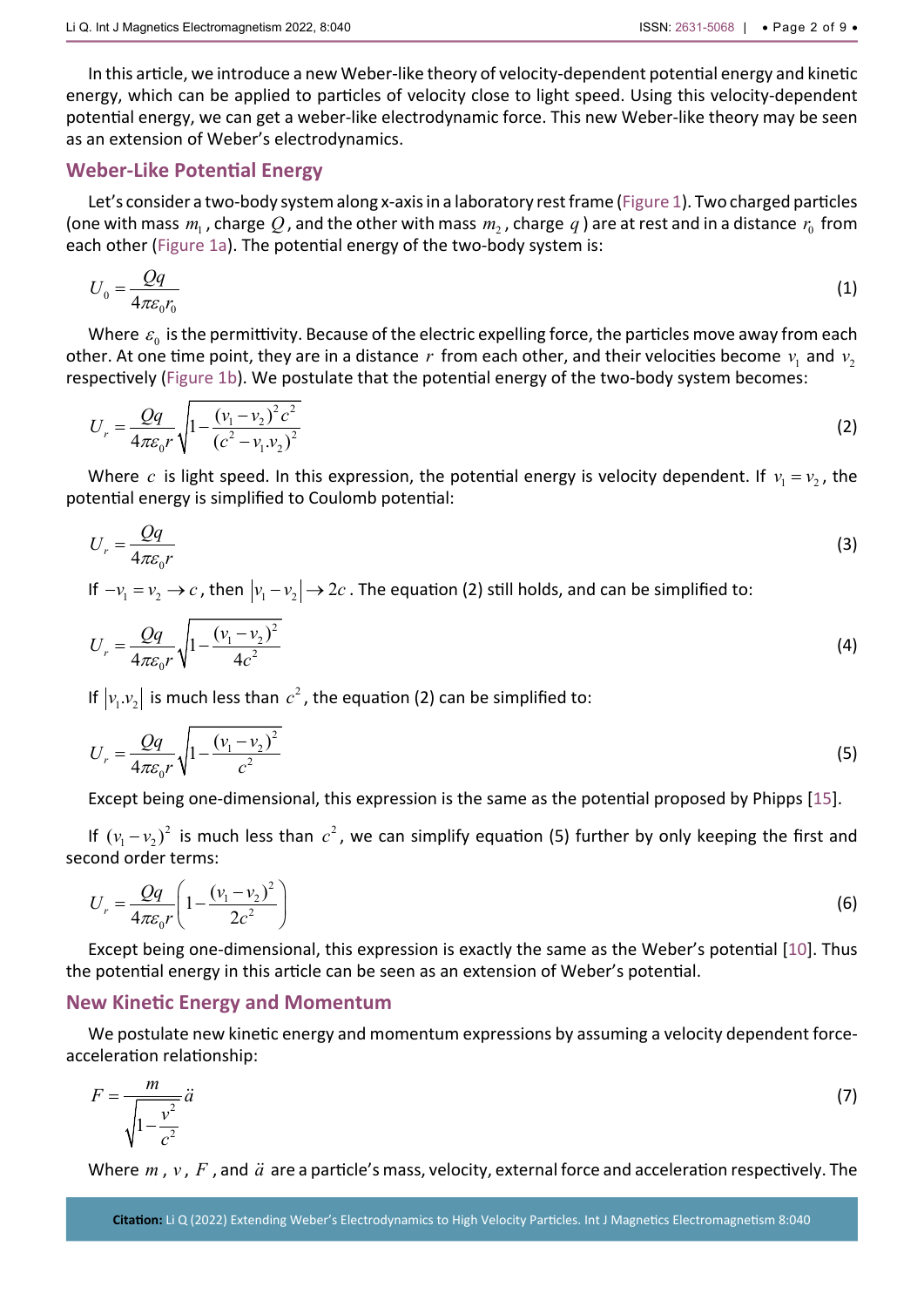velocity dependency in equation (7) looks similar to relativistic mass [[20](#page-8-19)]. However, here it is a coefficient of acceleration for force, instead of coefficient of velocity for momentum as in Special Relativity theory [[21](#page-8-20)]. The new expressions of kinetic energy and moment can be derived:

$$
K = \int_{0}^{x} Fdx = \int_{0}^{x} \frac{m}{1 - \frac{v^2}{c^2}} \, ddx = \int_{0}^{v} \frac{mv}{\sqrt{1 - \frac{v^2}{c^2}}} \, dv = mc^2 \left( 1 - \sqrt{1 - \frac{v^2}{c^2}} \right)
$$
\n
$$
p = \int_{0}^{t} Fdt = \int_{0}^{t} \frac{m}{1 - \frac{v^2}{c^2}} \, ddt = \int_{0}^{v} \frac{m}{\sqrt{1 - \frac{v^2}{c^2}}} \, dv = mc \sin^{-1} \frac{v}{c}
$$
\n(8)

When both particles are at rest in a laboratory rest frame [\(Figure 1a](#page-3-0)), the kinetic energy and momentum of the two-body system equal zero. When the two particles' velocities become  $v_1$  and  $v_2$  respectively ([Figure 1b\)](#page-3-0), we postulate that the kinetic energy and momentum of the two-body system become:

$$
K = (m_1 + m_1')c^2 \left(1 - \sqrt{1 - \frac{v_1^2}{c^2}}\right) + (m_2 + m_2')c^2 \left(1 - \sqrt{1 - \frac{v_2^2}{c^2}}\right)
$$
  

$$
p = (m_1 + m_1')c \sin^{-1} \frac{v_1}{c} + (m_2 + m_2')c \sin^{-1} \frac{v_2}{c}
$$
 (9)

Where  $m'_1$  and  $m'_2$  are the mass additional to the original mass  $m_1$  and  $m_2$ . The original mass is the particle's mass when the particle is at rest and has no interacting nearby particles.

When two particles are far away from each other, the potential energy is fully converted to kinetic energy. The two particles achieved velocity  $V_1$  and  $V_2$  respectively. To calculate  $m'_1$  and  $m'_2$  in equation (9), we postulate these equations below:

$$
m_1 + m_1' = \frac{m_1}{\sqrt{1 - \frac{v_1^2}{c^2}}}
$$
  

$$
m_2 + m_2' = \frac{m_2}{\sqrt{1 - \frac{v_2^2}{c^2}}}
$$
 (10)

To calculate  $V_1$  and  $V_2$ , we use equations of conservation of energy and conservation of momentum. The kinetic energy of two particles equal the initial potential energy, and the momentum of two particles equal zero.

$$
\frac{m_1}{\sqrt{1-\frac{v_1^2}{c^2}}}c^2\left(1-\sqrt{1-\frac{v_1^2}{c^2}}\right)+\frac{m_2}{\sqrt{1-\frac{v_2^2}{c^2}}}c^2\left(1-\sqrt{1-\frac{v_2^2}{c^2}}\right)=U_0
$$
\n
$$
\frac{m_1}{\sqrt{1-\frac{v_1^2}{c^2}}}c\sin^{-1}\frac{v_1}{c}+\frac{m_2}{\sqrt{1-\frac{v_2^2}{c^2}}}c\sin^{-1}\frac{v_2}{c}=0
$$
\n(11)

From equations (10,11), we can see that additional mass are independent to particle's velocity  $v_1$  and  $v_2$ . Instead, they are determined with particles final velocity  $V_1$  and  $V_2$  when potential energy is fully converted to kinetic energy. After rearranging equations (10,11), we can get: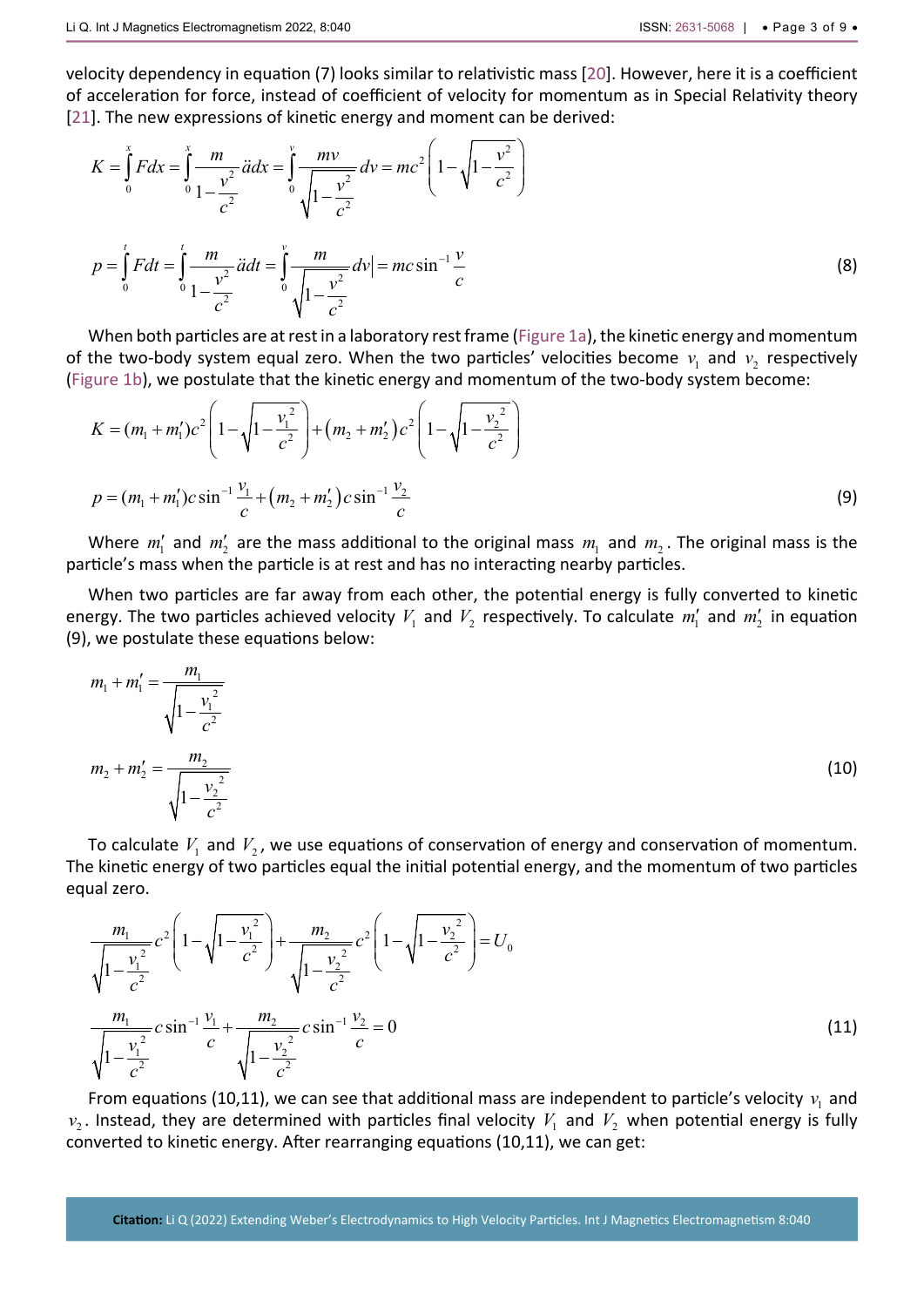$$
m'_1 + m'_2 = \frac{U_0}{c^2} \tag{12}
$$

Thus the additional mass is also related to the initial potential energy  $U_0$ , and can be seen as a constant, which does not change with particle's velocity. The initial potential energy and the sum of additional mass satisfy the energy-mass relationship, which was first introduced by Special Relativity theory [[21](#page-8-20)].

## **Velocity and Energy of an Accelerated Particle**

Let's consider the two-body system along x-axis in a laboratory rest frame ([Figure 1\)](#page-3-0). The two particles are at rest at the beginning, then their velocities become  $v_1$  and  $v_2$  respectively. According to energy conservation, the decrease of potential energy equals the increase of kinetic energy. From the equations (1), (2), and (9), we get:

$$
\frac{Qq}{4\pi\varepsilon_0 r_0} - \frac{Qq}{4\pi\varepsilon_0 r} \sqrt{1 - \frac{(v_1 - v_2)^2 c^2}{(c^2 - v_1 \cdot v_2)^2}}
$$
\n
$$
= (m_1 + m_1')c^2 \left(1 - \sqrt{1 - \frac{v_1^2}{c^2}}\right) + (m_2 + m_2')c^2 \left(1 - \sqrt{1 - \frac{v_2^2}{c^2}}\right)
$$
\n(13)

The momentum of the two-body system (Equation 9) always equals zero, according to momentum conservation. Thus, if we assume that  $m_1$  is way larger than  $m_2$ , particle Q will stay at rest, i.e.  $v_2$  and  $V_1$ approximately equal zero. Using Equations (10, 12), we can get that  $m'_1 = 0$  and  $m'_2 = \frac{C_0}{c^2}$  $m'_2 = \frac{U_0}{c^2}$  . Thus, Equation (13) can be simplified to:

$$
\frac{Qq}{4\pi\varepsilon_0 r_0} - \frac{Qq}{4\pi\varepsilon_0 r} \sqrt{1 - \frac{v_2^2}{c^2}} = \left(m_2 + \frac{Qq}{4\pi\varepsilon_0 r_0 c^2}\right) c^2 \left(1 - \sqrt{1 - \frac{v_2^2}{c^2}}\right)
$$
(14)

The above equation shows that the particle velocity  $v_2$  can be predicted given the initial Coulomb potential  $4\pi\varepsilon_{\text{o}} r_{\text{o}}$ *Qq* πε *r* and the current Coulomb potential  $4\pi\varepsilon_{_0}$ *Qq*  $\frac{\mathcal{L}q}{\pi \varepsilon_0 r}$ . The particle velocity  $v_2$  can approach, but not exceed light speed ([Figure 2](#page-4-0)).

This two-body system may be seen as a greatly simplified representation of the linear accelerator experiment [[17](#page-8-16)]. The stationary particle *Q* represents the stationary accelerator instrument that creates

<span id="page-3-0"></span>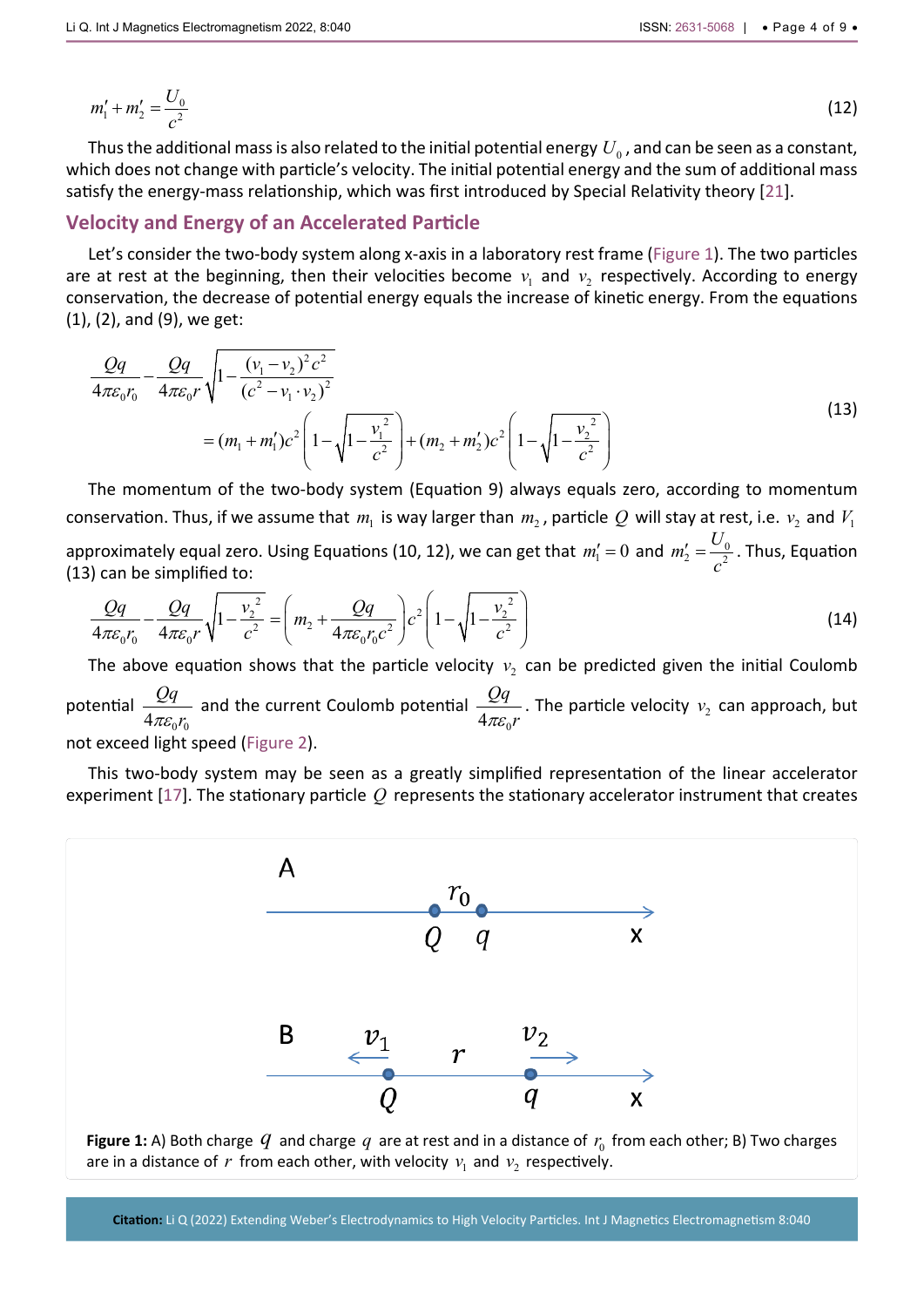<span id="page-4-0"></span>

electric potential, while the moving particle *q* represents an accelerated electron.

Equation (14) can be re-arranged as:

$$
\frac{Qq}{4\pi\varepsilon_0 r_0} - \frac{Qq}{4\pi\varepsilon_0 r} = m_2 c^2 \left( \frac{1}{\sqrt{1 - \frac{v_2^2}{c^2}}} - 1 \right)
$$
\n(15)

The above equation is the same as that would be given by Special Relativity theory [[21](#page-8-20)]. The left side of the equation is the Coulomb potential energy change and the right side is the relativistic kinetic energy. Thus the velocity prediction of the new Weber-like theory would match to the linear accelerator experiment [[17](#page-8-16)] the same as Special Relativity theory does.

Even though the predicted particle velocity is the same as that of Special Relativity theory, the potential and kinetic energy of the two theories are very different. To fully illustrate this difference, let's consider a charge q moving along x-axis, which is accelerated by one stationary charge  $Q_1$ . It is then approaching another stationary charge  $Q_2$  and being de-accelerated [\(Figure 3](#page-5-0)).

In the Special Relativity theory, the particle gains kinetic energy during acceleration. And kinetic energy is converted back to potential energy during de-acceleration. The Special Relativity theory states that the conversion amount is independent to particle velocity, instead only dependent on initial position  $r_0$  and current position *r* ([Figure 4\)](#page-5-1).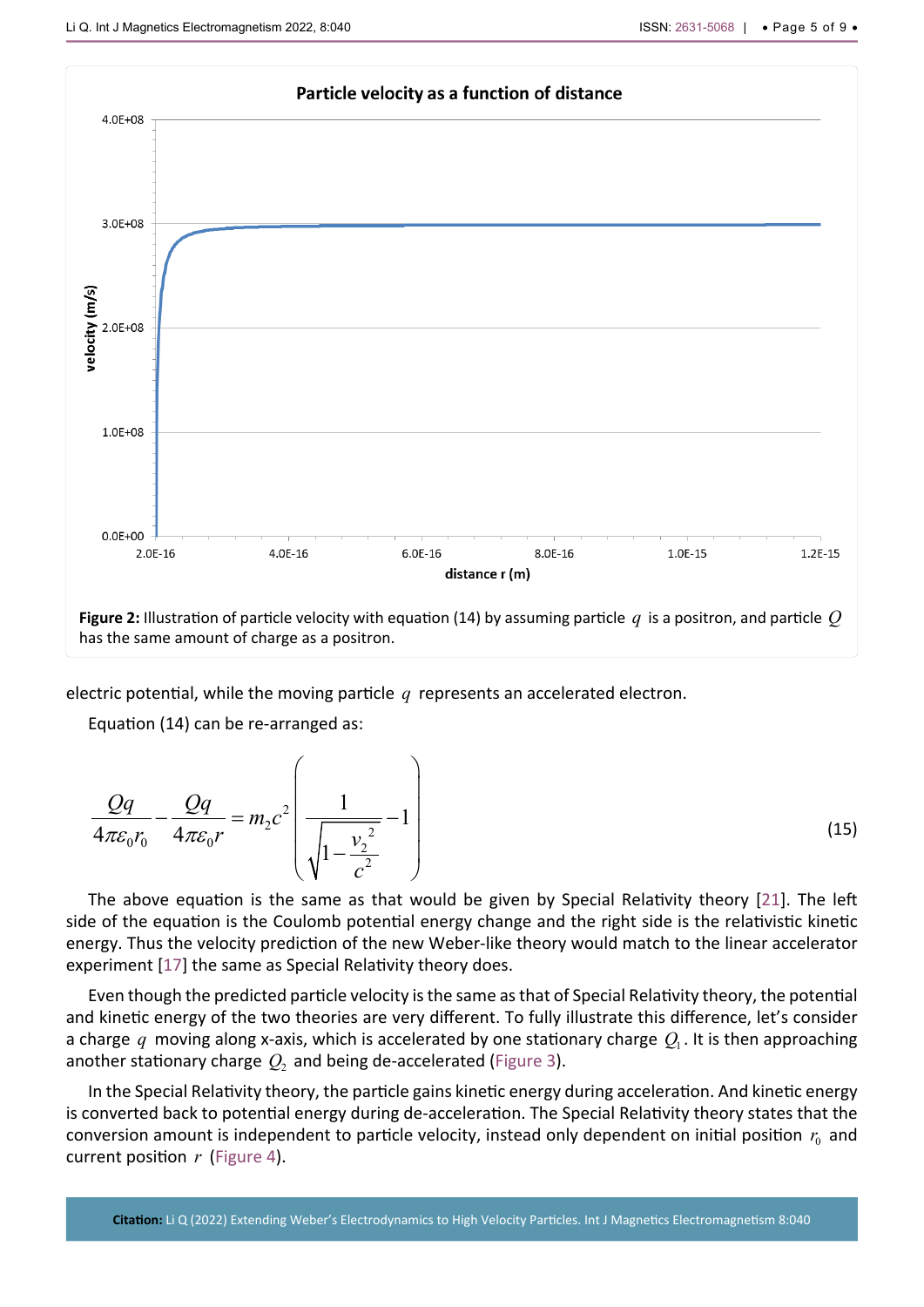<span id="page-5-0"></span>

**Figure 3:** Both charges  $Q_1$  and  $Q_2$  are always at rest: A) The charge  $q$  is at rest; B) The charge  $q$  is accelerated to velocity  $v_2$ ; C) The charge  $q$  is deaccelerated to rest again.

<span id="page-5-1"></span>

**Figure 4:** Illustration of particle energy by assuming particle  $q$  is a positron, and particle  $Q_1$  and  $Q_2$  have the same amount of charge as a positron. The new Weber-like potential energy and kinetic energy (equation 14) are compared with those from Special Relativity theory (equation 15).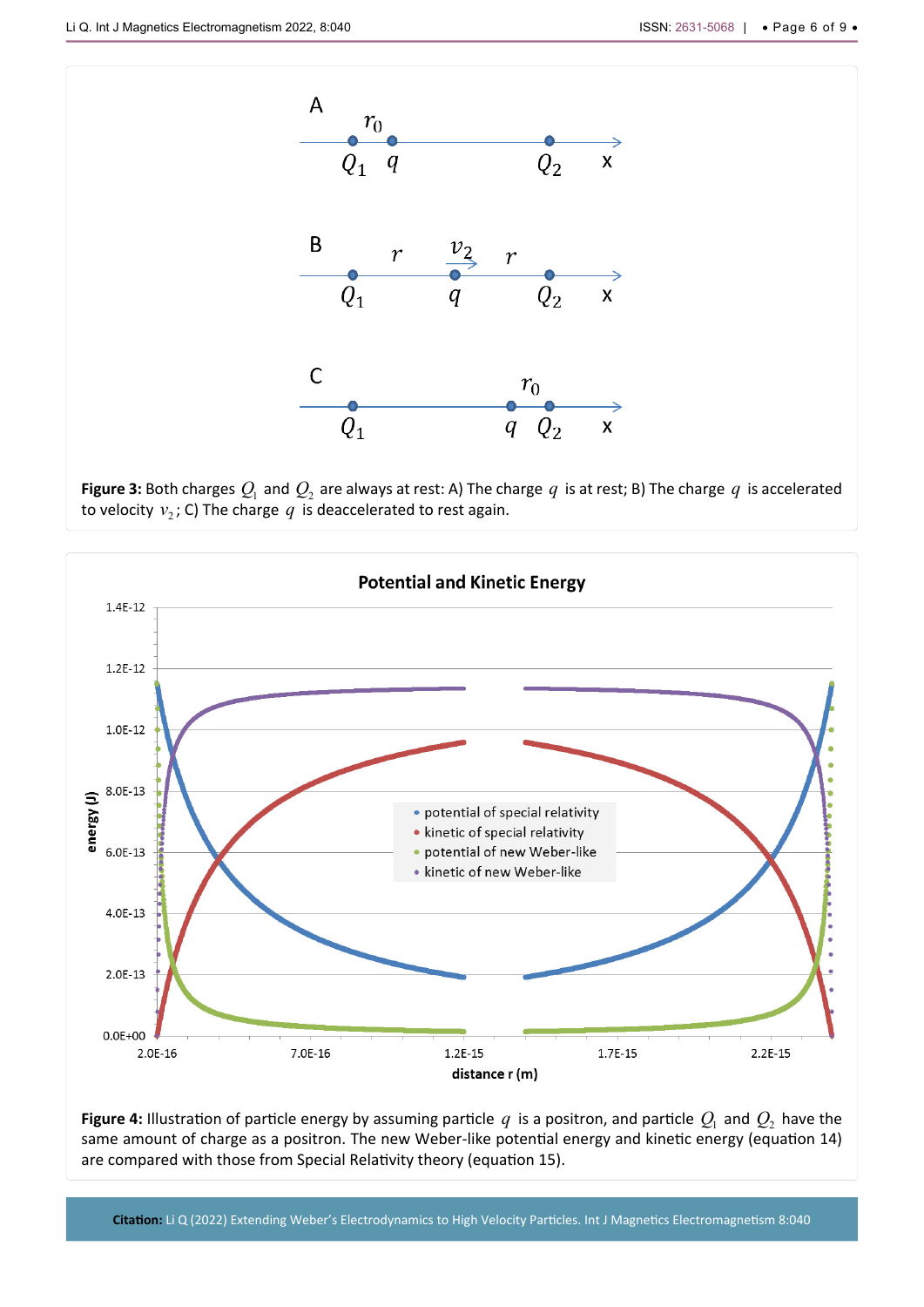## **Electrodynamic Force and Effective Mass**

The electrodynamic force is the negative gradient of the potential energy. Let's again assume that particle  $Q$  is always at rest ( $v_1 = 0$ ) ([Figure 1](#page-3-0)). Then the electrodynamic force can be derived with equation (5):

$$
F = -\frac{dU}{dr} = \frac{Qq}{4\pi\varepsilon_0 r^2} \sqrt{1 - \frac{v_2^2}{c^2} + \frac{Qq}{4\pi\varepsilon_0 r}} \frac{1}{c^2 \sqrt{1 - \frac{v_2^2}{c^2}}} \ddot{a}_2
$$
\n(16)

The force in the above equation is the same as that derived by Phipps [[15](#page-8-14)]. Its low velocity approximation can become the Weber's electrodynamic force [[10](#page-8-9)].

Let's use the force-acceleration relationship (equation 7) together with the above equation (16). Note that particle  $q$  has both original mass  $m_2$  and additional mass  $m_2'$ . We can get:

$$
F = \frac{Qq}{4\pi\varepsilon_0 r^2} \sqrt{1 - \frac{v_2^2}{c^2} + \frac{Qq}{4\pi\varepsilon_0 r}} \frac{1}{c^2 \sqrt{1 - \frac{v_2^2}{c^2}}} \ddot{a}_2 = \frac{m_2 + m_2'}{\sqrt{1 - \frac{v_2^2}{c^2}}} \ddot{a}_2
$$
\n(17)

Since  $Q$  is always at rest, we can get that  $m'_1 = 0$  and  $m'_2 = \frac{Q_0}{\sigma^2}$  $m'_2 = \frac{U_0}{c^2}$ . After rearranging the above equation and using equation (15), we can get:

$$
\frac{Qq}{4\pi\varepsilon_0 r^2} \sqrt{1 - \frac{v_2^2}{c^2}} = m_2 \frac{c^2}{c^2 - v_2^2} \ddot{a}_2
$$
\n(18)

Thus, the effective mass (coefficient of acceleration in the right side of the above equation) is always positive in this specific case (one particle is moving and the other particle is always at rest).

Let's consider anot[her scena](#page-3-0)rio that particles *Q* and *q* are identical and particle velocities are much less than light speed (Figure 1). We can get  $-v_1 = v_2$ ,  $-\ddot{a}_1 = \ddot{a}_2$  and  $m'_1 = m'_2 = \frac{v_0}{2c^2}$ <br>force can be derived with equation (5):  $m'_1 = m'_2 = \frac{U_0}{2c^2}$ . The electrodynamic force can be derived with equation (5):

$$
F = -\frac{dU}{dr} = \frac{Qq}{4\pi\varepsilon_0 r^2} \sqrt{1 - \frac{(v_1 - v_2)^2}{c^2} + \frac{Qq}{4\pi\varepsilon_0 r}} \frac{1}{c^2 \sqrt{1 - \frac{(v_1 - v_2)^2}{c^2}}} (\ddot{a}_2 - \ddot{a}_1)
$$
(19)

Let's use the force-acceleration relationship (equation 7). We can get:

$$
\frac{Qq}{4\pi\varepsilon_0 r^2} \sqrt{1 - \frac{(v_1 - v_2)^2}{c^2} + \frac{Qq}{4\pi\varepsilon_0 r} \frac{1}{c^2 \sqrt{1 - \frac{(v_1 - v_2)^2}{c^2}}} (\ddot{a}_2 - \ddot{a}_1) = \frac{m_2 + m'_2}{\sqrt{1 - \frac{v_2^2}{c^2}}} \ddot{a}_2
$$
\n(20)

After rearranging above equation, we can get:

$$
\frac{Qq}{4\pi\varepsilon_0 r^2} \sqrt{1 - \frac{(v_1 - v_2)^2}{c^2}} + \left( \frac{m_2 + m_2'}{\sqrt{1 - \frac{v_2^2}{c^2}}} - \frac{Qq}{4\pi\varepsilon_0 r} \frac{2}{c^2 \sqrt{1 - \frac{(v_1 - v_2)^2}{c^2}}} \right) \ddot{a}_2
$$
\n(21)

When the two particles are at rest, the effective mass (coefficient of acceleration in the right side of the above equation) can be simplified to: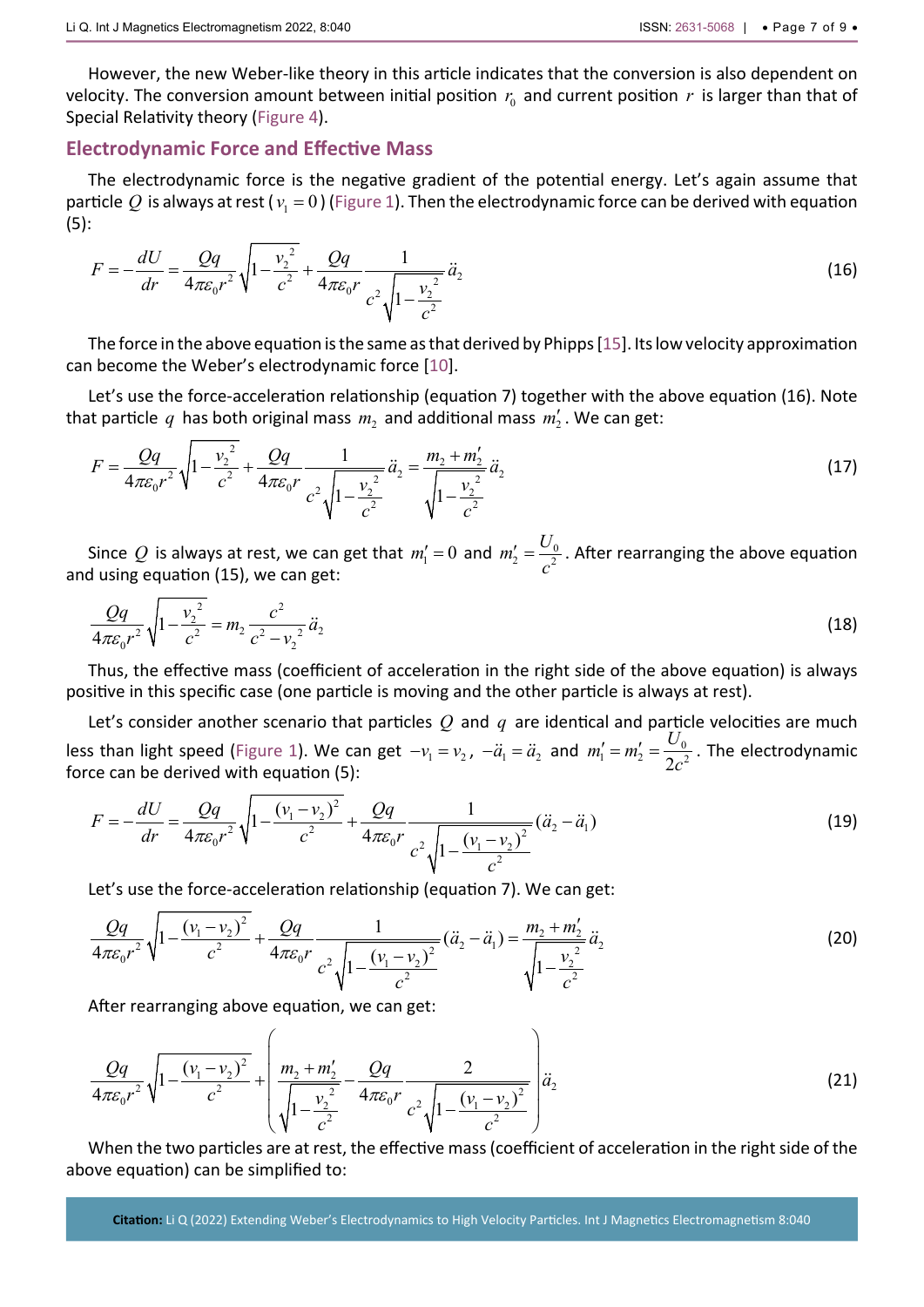$$
m_{\text{eff}} = m_2 - \frac{3}{2c^2} \frac{Qq}{4\pi \varepsilon_0 r_0} \tag{22}
$$

If the two identical particles are very close to each other  $(r_0 < \frac{3}{2\sigma^2})$  $(r_0 < \frac{3}{2c^2} \frac{Qq}{4\pi \varepsilon_0 m_2})$  $c^2$   $4\pi\varepsilon_{0}$ m  $\langle \frac{3}{2}, \frac{24}{4} \rangle$ , the effective mass becomes

negative according to the above equation. Otherwise, the effective mass stays positive.

#### **Discussions**

In the new Weber-like potential energy (equation 2), we introduce a term  $c^2 - v_1.v_2$  with respective to a laboratory rest frame. This potential energy expression works for cases when the relative velocity of two particles exceeds light speed, while the velocity of each particle stays below light speed. Because of this choice, we have to stick to the laboratory rest frame. If we switch to other reference frames, the new potential energy expression may not be valid. However, if the velocities are much less than light speed, the approximation of the new potential energy (equation 5) gains more flexibility, allowing coordinate systems other than the laboratory rest frame. It regains the relational properties the same way as Weber's electrodynamics does.

This article used a velocity dependent relationship between force and acceleration. It was proposed that mass (or inertia) is from the interactions with the bodies in the universe [[22](#page-8-21)]. Using the Weber-like gravitational forces, Assis [[23](#page-8-22)] derived a mass, which has a form independent to velocity. However, if a gravitational force similar to Phipps's electrodynamic force (or the force in this article) is used, the derived force-acceleration relationship could be velocity dependent and in a form as we postulated in this article.

To calculate the new Weber-like electrodynamic force, we need to know  $r$ ,  $v_1$  and  $v_2$ , i.e. the current state of the two body system. However, to calculate particle acceleration, we also need to know the particle's mass, which include particle's original mass and the additional mass. The additional mass is related to the particle's energy, including potential energy (equation 12) and kinetic energy (equation 10). The mass-energy relation is the same as that introduced by Special Relativity theory [[21](#page-8-20)]. To calculate the distribution of additional mass among particles, we need to use the laws of conservation of energy and momentum (equations 11). In the new theory, the total mass (original mass plus additional mass) has a conservation property, similar to energy conservation.

For the case of a charged particle inside a charged non-conducting shell, the new theory will not predict a negative mass (equation 18). Here, the shell is equivalent to the stationary particle, while the charged particle is equivalent to the moving particle. Since the potential energy between the particle and the shell gives an additional mass to the particle, the particle's mass will always be positive. This is different from the previous view using the Weber's electrodynamics and Newtonian kinetic energy [[24](#page-8-23)]. However, when two particles are identical and both are free to move, we can still get negative mass (equation 22).

When one particle is far away from other particles, its kinetic energy in the new theory is in the same expression as that in Schodinger's kinetic energy [\[14\]](#page-8-13) or the kinetic energy of Special Relativity theory [[21](#page-8-20)]. However, the kinetic energy in the new theory is higher than the kinetic energy of Special Relativity theory if there is potential energy between this particle and a nearby particle ([Figure 3](#page-5-0)).

In this article, the equations are given in a one-dimensional sense. However, it can be extended to 3-dimentional by replacing velocity/acceleration in the equations with some products among velocity/ acceleration vectors and unit distance vector between two particles. Similar conversion from radial velocity/ acceleration to 3D velocity/acceleration vectors can be found in applications of Weber's electrodynamics [\[8](#page-8-7)].

#### **Conclusions**

We introduce a new theory of Weber-like potential energy, kinetic energy, and electrodynamic force, which are an extension of Weber's electrodynamics. At low velocity, this new theory can be simplified to Weber's electrodynamics. Thus it shall be able to explain electromagnetic phenomena as Weber's